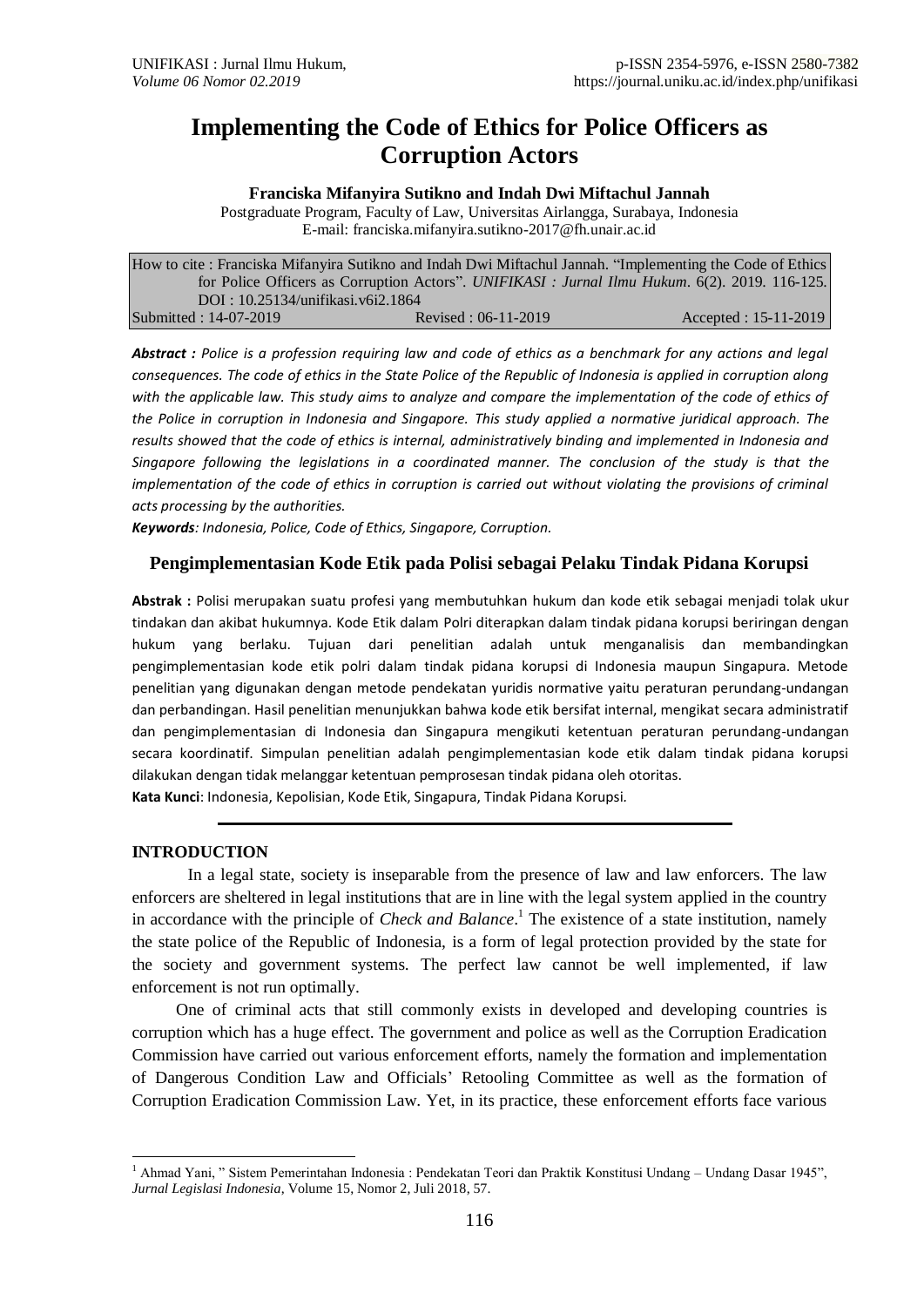challenges, especially with the increase number of corruptors spreading within the internal body of law enforcers.<sup>2</sup>

Police officers, who are expected to be able to carry out their functions in a professional and integrated manner, are also exposed to the threat of corruption as proved by a corruption case in the state police on a Driver License Procurement,<sup>3</sup> involving police officers.<sup>4</sup> This fact indicates that police officers, who are always bound in the code of ethics and legislations, are also vulnerable to corruption. Based on the description, this study tries to analyze the characteristics of the code of ethics of police in Indonesia and the comparison of law on the imposition of sanction on police officers proven to commit corruption in Singapore and Indonesia?.

#### **RESEARCH METHODS**

This study applied a Positivist Normative method by employing several approaches, namely the statutory approach and the legal comparative approach. Here, the statutory approach was used to analyze the code of ethics in Indonesia. Meanwhile, the comparative approach was used to compare the implementation of law, especially the code of ethics of police in Indonesia and Singapore. Singapore was selected as the object of legal comparison by considering the status of Singapore as a developed country in ASEAN and a country that has a system of law enforcement against corruption.

#### **RESULTS AND DISCUSSION**

1

## **1. The Characteristics of the Profession Ethical Code of the State Police of the Republic of Indonesia**

The code of ethics emerges in legal profession with respect to the presence of morals and ethics.<sup>5</sup> Those morals and ethics are then not only implemented and intended to bind the profession, but also reflected in professional practices related to society. <sup>6</sup> The code of ethics can differ in various professions, but it has the same aim which is to distinguish appropriate and correct actions, and vice versa.<sup>7</sup> The Code of Ethics is also intended to help law enforcers carry out their work effectively and authoritatively.<sup>8</sup> The code of ethics relating to morals will be binding with the existence of written and coercive recognition in every legal institution.<sup>9</sup> This ethic has previously been implemented in the Decree of the People's Consultative Assembly No. IV/MPR/2001 which emphasizes integrity, honesty, trustworthiness, responsibility and trust for the state administrators.

Furthermore, the Profession Ethical Code of the State Police of the Republic of Indonesia emphasizes regulations relating to personality, statehood, institutions and public relations.<sup>10</sup> The Profession Ethical Code of the State Police of the Republic of Indonesia is not only based on professional needs, but has also been regulated in Article 34 and Article 35 of Law No. 2 of 2002 concerning The State Police of The Republic of Indonesia (Polri) which emphasizes the existence of

<sup>&</sup>lt;sup>2</sup> ACCH atau Anti Corruption Clearing House, "Penindakan" 31 Desember 2018, [https://acch.kpk.go.id/id/statistik/tindak](https://acch.kpk.go.id/id/statistik/tindak-pidana-korupsi)[pidana-korupsi,](https://acch.kpk.go.id/id/statistik/tindak-pidana-korupsi) Accessed 6 Agustus 2019.

<sup>3</sup> Andylala Waluyo , VOA Indonesia, "KPK Jerat 2 Jenderal Polisi dalam Kasus Korupsi 198 M", 3 Agustus 2012, <https://www.voaindonesia.com/a/kpk-jerat-2-jenderal-polisi-dalam-kasus-korupsi-rp-198m/1454257.html> Accessed 14 Juli 2019.

<sup>4</sup> M Azhar dan PDAT, Tempo, "Jenderal Polisi di Pusaran Korupsi", 7 Agustus 2012, dapat diakses di <https://nasional.tempo.co/read/421944/jenderal-polisi-di-pusaran-korupsi/full&view=ok> , Accessed 14 Juli 2019.

<sup>5</sup> Abdul Wahid et.al dalam Sadjijono, *Etika Profesi Hukum Suatu Telaah Filosofis terhadap Konsep dan Implementasi Kode Etik Profesi POLRI,* Laksbang Mediatama, Yogyakarta, 2009, 9

<sup>6</sup> Frans Magnis Suseno, *Etika Abad ke-20*, Kanisius, Yogyakarta, 2006, 35

<sup>7</sup> Lundu Harapan Situmorang, "Fungsi Kode Etik Kepolisian dalam Mencegah Penyalahgunaan Wewenang sebagai Aparat Penegak Hukum", *Jurnal Serviens in Lumine Veritatis*, 2,

<sup>8</sup> Johan Prinsloo and Brian Kingshott, "Ethic in Policing", Jurnal *Phronimon*, Volume 5, Number 1, Year 2004, H. 51,

<sup>9</sup> Sadjijono, *Hukum Kepolisian Kemandirian, Profesionalisme dan Reformasi POLRI*, Laksbang Grafika, Surabaya, 2014, 156

<sup>&</sup>lt;sup>10</sup> Rohman, Marlina, Analisis Yuridis terhadap Polri dalam melakukan Pelanggaran Kode Etik (Studi di SPN Sampali Medan), *Jurnal Mercantoria*, Volume 11 Nomor 2, Desember 2018, 144.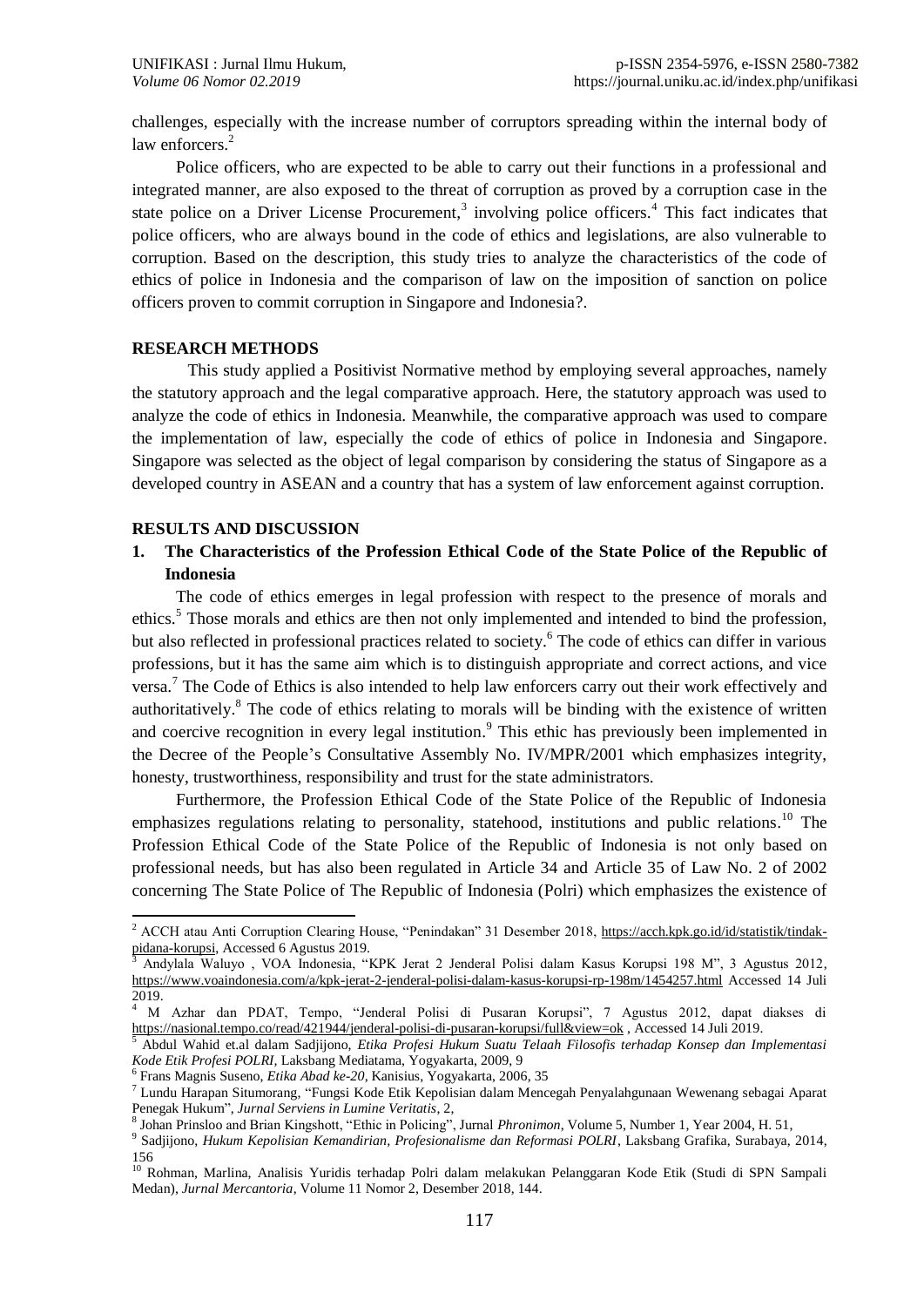guidelines, functions and sanctions for violations committed in the corridor of their duties and corridor of criminal acts outside their authority. This Law was followed by a Decision of Kapolri No. Kep/32/VII/2003 concerning Ratification of the Formulation of the Profession Ethical Code of the State Police of the Republic of Indonesia and a Decision of Kapolri No. Pol.Kep/33/VII/2003 on July 1, 2003 concerning Operating Procedure of a Commission of Ethical Code of the State Police of the Republic Indonesia. The fulfillment of the Profession Ethical Code of the State Police of the Republic of Indonesia is not only done internally, but also must pay attention to the provisions of Article 7 paragraph (4) of Law No. 10 of 2004 concerning Formation of Legislation to prioritize regulations with a higher hierarchy to be implemented first. Law enforcement for police officers must be done professionally and transparently in order to maintain public trust  $11$ .

## **a. The Implementation of the Profession Ethical Code of the State Police of the Republic of Indonesia**

The Profession Ethical Code of the State Police of the Republic of Indonesia is a code of conduct as well as a moral guideline for the State Police officers as an effort to glorify police profession. The Profession Ethical Code of the State Police of the Republic of Indonesia has sanctions consisting of stipulations of disgraceful actions, compulsion to make apologies, professional development and/or determination of professional infidelity. In the event that the violation is considered to be mild, the sanctions can be reprimand, professional education, salary postponement, transfer, and release from office.<sup>12</sup>

Any violation against the Profession Ethical Code is subject to moral sanctions conveyed in the form of a written decision of a Commission of Ethical Code. Article 12 Paragraph 4 of Regulation of Kapolri No. 14 of 2011 states administrative sanctions in the form of recommendations for transfer of duties or termination of duties must be known and/or approved by Ethical Code Commission. The Ethical Code Commission is a representation of Polri in an effort to glorify Police profession from bad deeds committed by Polri officers. The Commission's examination was an attempt to prove the alleged violation against the Profession Ethical Code of the State Police of the Republic of Indonesia.

Meanwhile, violations against disciplinary and profession ethical code will be examined and sentenced by Police officers if they are proven by permanent legal force. In imposing these sanctions, it does not eliminate the criminal acts committed by Police officers as referred to in Article 12 Paragraph (1) of Government Regulation No. 1 of 2003 *juncto* Article 28 paragraph (2) of Regulation of Kapolri No. 14 of 2011. Therefore, police officers who have committed a corruption will continue to be examined and legally processed by the authorized official, in this case the Corruption Eradication Commission (KPK), even though the police officers have been subjected to disciplinary sanctions and sanctions for violating Profession Ethical Code in Internal Police Department.

## **b. The intersection of the Profession Ethical Code of the State Police of the Republic of Indonesia and the Corruption Law**

Regulations on the Code of Ethics and Discipline will continue to apply within the Internal Police Department. Meanwhile, if a police officer commits a criminal act of corruption, he will be treated as a civilian who will be processed in General Court, namely Corruption Criminal Court. Article 29 Paragraph 1 of Law on Police states that police officers committing a criminal act of

 $\overline{a}$ <sup>11</sup> Krisna Monita Sari. "Penegakan Hukum terhadap Anggota Polri yang Melakukan Tindak Pidana Narkoba". *Logika : Journal of Multidisciplinary Studies*, ISSN 2085-9970. Vol. 10 Nomor 01 Juni 2019. 51-59.

<sup>&</sup>lt;sup>12</sup> Nestiti Aroma dan Untung Srim Amiek, "Pelaksanaan Tugas dan Wewenang Komisi Kode Etik Kepolisian Republik Indonesia (Studi Kasus pada Kepolisian Daerah Jawa Tengah)", *Dipenogoro Law Journal*, Volume 5, Nomor 3, Tahun 2016, 3.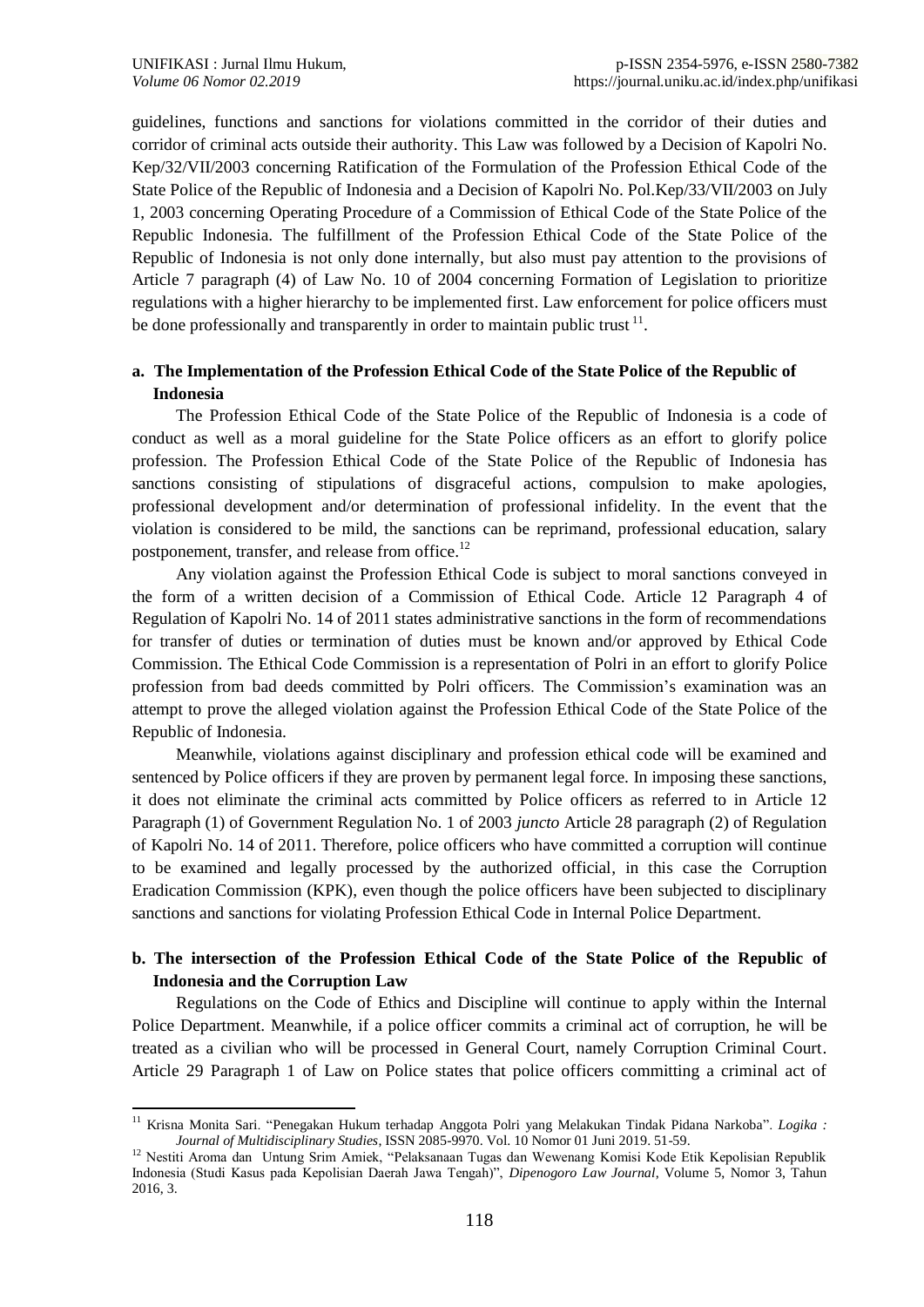$\overline{a}$ 

corruption will be treated as civilians as there has been an examination on the elements of corruption, including elements of office, facilities and abuse of authority arising from the profession ethical code and/or legislation. It shows that members of the state police of the Republic of Indonesia are civilians and are no longer subject to military law. Although the members of the state police of the Republic of Indonesia are civilians, they will also subject to the Disciplinary Rules and Profession Ethical Code when committing serious violations related to Corruption. The implementation of the Profession Ethical Code is carried out and extended to rules relating to legislation that are intended to members of the state police of the Republic of Indonesia.<sup>13</sup> Under certain conditions, the implementation of the profession ethical code is also carried out discreetly by Kapolres in a coordinative manner in accordance with the principles of administrative  $law$ <sup>14</sup>. However, it should also be noted that the implementation of legal norms of legislations and legal norms of profession ethical code shall prioritize the legal norms of legislations as a valid and objective legal subject. In this case, the profession ethical code as a part of rules can be ruled out, especially in the event that violations against the profession ethical code will disturb and/or affect the implementation of other legislations.

In addition, it also relates to which party who has the authority to deal with the violations against profession ethical code as well as applicable legislations. With the nature of criminal law which compels and provides sanctions, it must be viewed seriously by the police. The police cannot close the access or authority of other parties related to corruption as a special crime in the case that the institution directly takes over and requests a halt in processing the violations against the profession ethical code after an investigation. The police as the authority has limitations to carry out investigations and actions that result in legal violations having a broad impact. The Corruption Eradication Commission (KPK) as an institution that has the authority to process the abuse of authority and position carried out by members of the state police of the Republic of Indonesia which causes state financial losses based on Law on Corruption. KPK carries out the task of investigating and prosecuting against members of the state police of the Republic of Indonesia committing a corruption.

## **2. Comparison of the Imposition of Legal Sanctions on Police Officers Proven to Commit Corruption in Singapore and Indonesia**

The existence of the legal status of Police as a part of the people of the Republic of Indonesia does not only make the Police to have a legal obligation to obey the applicable legislations. In a broader sense, police ethical code between one jurisdiction and another is also different due to the existence of society values. It is because the police do not only play a role in the field of profession, but also in implementing law in state administration as a state institution. This legal position is also stated in the Profession Ethical Code of the State Police of the Republic of Indonesia Article 13 paragraph 1 of Regulation of Kapolri No. 14 of 2011 concerning the Profession Ethical Code of the State Police of the Republic of Indonesia that there is a prohibition as a perpetrator, a party who orders or who participates in carrying out Corruption, Gratification and/or KKN (Collusion, Corruption and Nepotism). In addition, the simultaneous implementation of the code of ethics and legislation is an implementation of Democratic System, namely the enforcement of the Rule of Ethics and the Code of Ethic in an independent Court of Ethic.<sup>15</sup> Indonesia shall implement law enforcement that is free from the principle of justifying any means which then has the potential to violate legal

<sup>&</sup>lt;sup>13</sup> Nia Dian Widiyani, "Penanganan Terhadap Polisi yang melanggar Kode Etik Profesi Kepolisian (Studi di Polisi Resort Malang)", *Jurnal Hukum Universitas Brawijaya*, Mei 2014, 7.

<sup>14</sup> Son Haji, Gunarto dan Widayati, "Implementasi Kewenangan Direksi Kepolisian Dalam Penanganan Tindak Pidana di Polres Demak Jawa Tengah", *Jurnal Hukum Khaira Ummah,* Volume 13, Nomor 1, Maret 2018, 54.

<sup>&</sup>lt;sup>15</sup> Jimly Asshiddiqie, "Peran Lembaga Etik Dalam Mengawasi dan Menjaga Kehormatan, Keluhuran Martabat dan Perilaku Pejabat Publik", H.2, [<http://www.dpr.go.id/dokakd/dokumen/-53-eceb9a6ac608570bac5b53c2efbb95f5.pdf](http://www.dpr.go.id/dokakd/dokumen/-53-eceb9a6ac608570bac5b53c2efbb95f5.pdf) >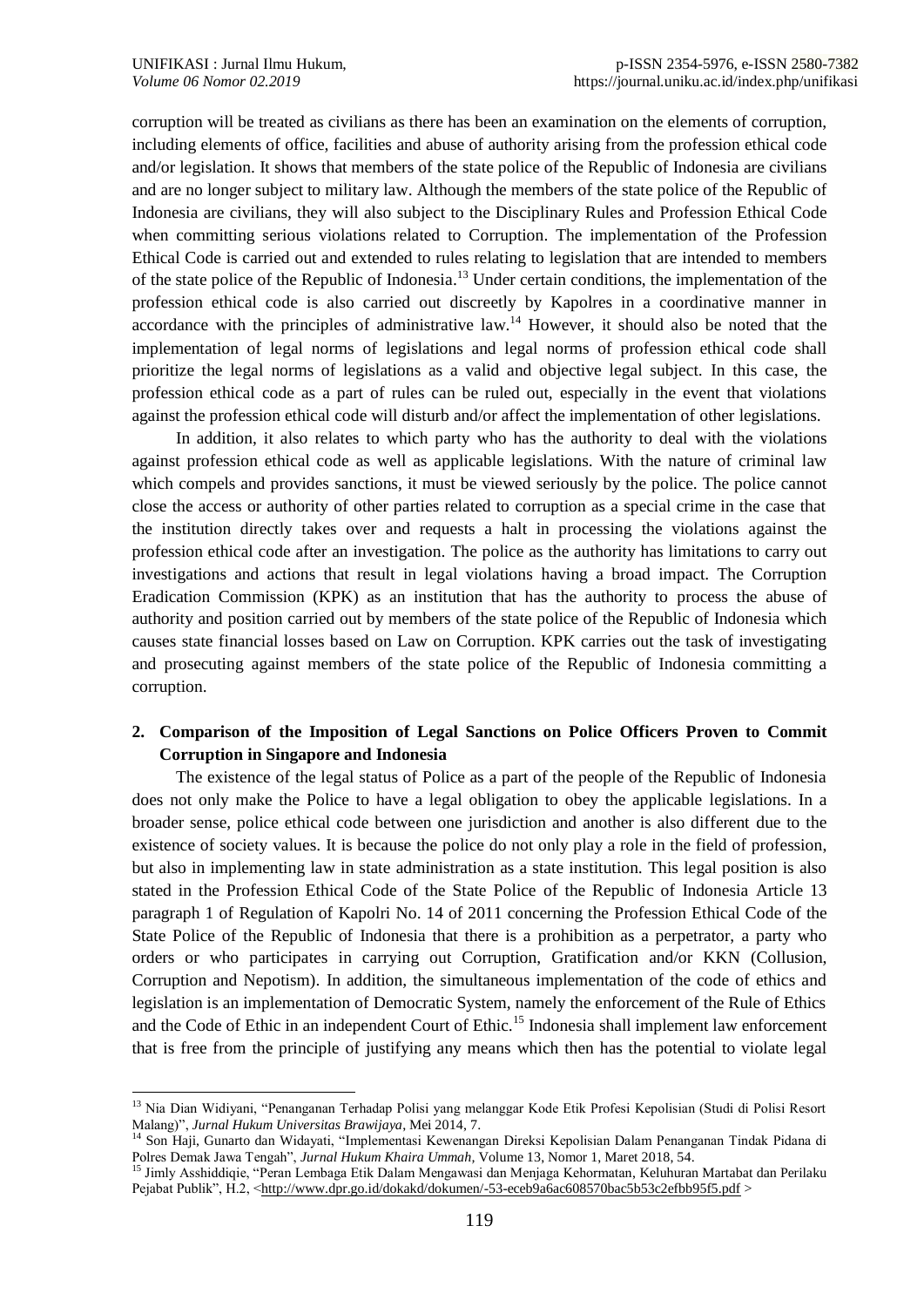1

provisions.<sup>16</sup> In this regards, KPK in Indonesia has the authority to take over the authority of investigators and prosecution in accordance with the principle of trigger mechanism with the existence of the element of unwillingness in the institution.<sup>17</sup>

Corruption is not a crime that only threatens the Indonesian government. Governments in the world also face the same threat as corruption arises from social and economic motives. The abuse of authority or the opportunity owned by members of the police for their benefit or for the benefit of others is also a serious agenda for Singapore. Singapore does have a common law system that makes it implement the principle of *stare decisis* and judges' decisions which become landmark decisions. Yet, it cannot be denied that the implementation of judges' decisions cannot automatically be implemented in various ways and methods of corruption in Singapore. Similar to Indonesia, Singapore as a developed country in Southeast Asia also provides legal provisions relating to criminal acts of corruption. In Singapore, corruption is considered as an extraordinary crime along with bribery and money laundering. Singapore does not depend on customary law or jurisprudence. Singapore has formed special units in the police and formed an authorized agency to supervise and enforce criminal acts of corruption.

Although news about corruption in Singapore is not as much as Indonesia, Singapore is a country that has succeeded in eradicating corruption by uncovering and emphasizing corruptors, including in police institutions, through periodic supervision conducted by *Ministry of Home Affairs* and *Corrupt Practices Investigation Bureau*<sup>18</sup>. The coordination between the police and the government conducted by Singapore is the same as Indonesia, but the difference is that the code of ethics applied in the Singapore police can differ from Indonesia depending on the legal system and the tendency of violations in Singapore and in Indonesia, as well as an integrated supervision system between internal and external parties of the institutions.

Besides, there is also a difference on the implementation mechanism of the Prevention of Corruption Act which allows the Corrupt Practices Investigation Bureau (CPIB) to examine suspected corruption in all aspects of private and public legal relations, including police institutions, and to analyze the legal relationships and opportunities for corruptors to cooperate with other parties.<sup>19</sup> Similar to Indonesia, CPIB given the authority to intervene and carry out actions on corruption criminal acts in private and public law is indirectly given the authority to supervise the implementation of a code of ethics in the police.

In detail, CPIB can also play a role as a supervisor as well as a supporter in the implementation of the code of ethics. The duties of CPIB include:

- a. Following up on reports or allegations of corruption in all layers of institutions, legal entities and private legal relations
- b. Conducting examination and inspection on allegations of malpractice by public officials
- c. Providing criticism and advice on codes of ethics or practices that apply in an institution to prevent and minimize corruption.

The success of Singapore in implementing the massive prevention of corruption is also widely emulated by other ASEAN countries. The recommendations that can be replicated are: $^{20}$ 

<sup>&</sup>lt;sup>16</sup> Azies Bauw, "Penegakan Kode Etik Kepolisian Terhadap Pelanggaran yang dilakukan anggota polisi (studi kasus di kepolisian daerah jayapura)", *Jurnal Legal Pluralism*, Volume 5, Nomor 1, Januari 2015, 2.

<sup>&</sup>lt;sup>17</sup> Yasmirah M.S, Teguh Prasetyo dan Jawade Hafidz, "Analisis Yuridis Kewenangan Komisi Pemberantasan Korupsi sebagai Penuntut Pelaku Tindak Pidana Korupsi", *Jurnal Unifikasi,* Volume 5, Nomor 1, Januari 2018, 38.

<sup>18</sup> GAN : Business Anti Corruption Portal, "Singapore Corruption Report", dapat diakses di [<https://www.ganintegrity.com/portal/country-profiles/singapore/](https://www.ganintegrity.com/portal/country-profiles/singapore/) >, Accessed pada 14 Juli 2019.

<sup>19</sup> Koh Teck Hin, "Corruption Control in Singapore", *The 13th International Training Course On The Criminal Justice Response To Corruption Visiting Experts' Papers* , H. 124, [<https://www.unafei.or.jp/publications/pdf/RS\\_No83/No83\\_17VE\\_Koh1.pdf](https://www.unafei.or.jp/publications/pdf/RS_No83/No83_17VE_Koh1.pdf) >

<sup>20</sup> Jon S.T Quah, "Combating Corruption Singapore Style : Lesson for Other Asian Countries", *Maryland Series in Contemporary Asian Studies*, Number 2, Year 2007, H. 37-42,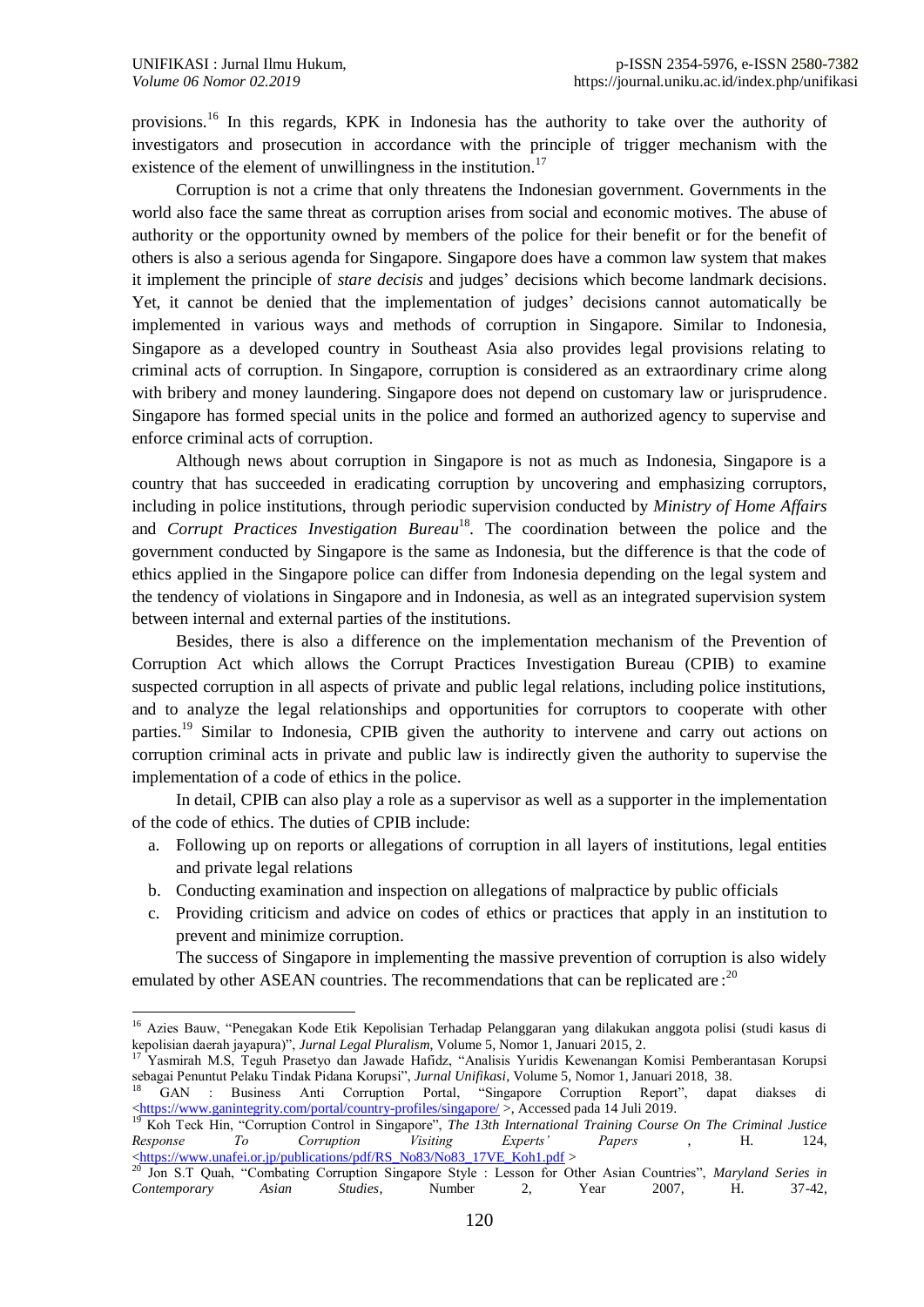$\overline{a}$ 

- a. The institutional system and the rule of law relating to ethics and the prevention of criminal acts of corruption shall use appropriate political power. As we know that resolving conflicts between ethics and practice can be done through active appeals and supervision from the state.
- b. Specific institutions that conduct prevention and settlement of corruption cases must be independent. The institutions should not have a conflict of interest with the police or parties who have greater political power.
- c. The anti-corruption institutions must be ensured to be free from the possibility or act of corruption, either directly or indirectly with other parties.

Yet, it does not mean that the police have never committed a criminal act of corruption. The case of Edwin Yeo as a staff of CPIB with a sentence of 10 years in prison is an example.<sup>21</sup> Thus, in this case, the enforcement of the police code of ethics in Singapore must still be enforced.

Referring to Part II Section 4 Paragraph 1 of the Singapore Police Force Act, the Singapore Police also have a mandate that is almost the same as Indonesia, especially with regard to the implementation of law, public order, and prevention of criminal acts. The Police code of ethics in Singapore is also inseparable from the Singapore Inspectorate and Compliance Office Guidance which divides Internal Ethic Control into several sections, namely Corrective, Preventive, Detective and Directive.<sup>22</sup> This type of division does not exist in Indonesia, but the supervision and control of the code of ethics has been given to the Ethical Code Commission in collaboration with *Propam* and other supervisors within the state police institution. The existence of an integrated and rigid Internal Control is due to the tendency that the Police can universally commit criminal acts, especially Extra Ordinary Crimes such as Corruption.

Singapore recognizes the tendency for criminal acts of corruption, namely by providing money or goods, granting privileges in administrative or business assistance, asking for money or goods in providing public services, and giving money to the police or criminal protection services carried out by the public.<sup>23</sup> These actions are also based on the obligations of both Indonesia and Singapore as a member of the United Nations to implement Article 7 of United Nations Code of Conduct for Enforcement Officials by the United Nations Human Rights Office of the High Commissioner which clearly requires all law enforcers to commit corruption and to take actions to prevent corruption. Furthermore, referring to Article 8 of the Code, the United Nations also requires concrete rules governing the ethics of law enforcers with obligations of supervision and reporting as well as internal control by superiors on a regular basis.

In Indonesia, the corruption criminal act which is based on state interests rather than personal interests of the police has been implemented with the enforcement of the Code of Ethics through the Propam Polri, the Commission of Ethical Code and/or Appellate Commission. The existence of state interests above police interests is also implemented by the Singapore Police Force Act Part III Division 1 Section 24 which gives authority to the state to impose criminal sanctions against police officers who are proven to have committed criminal acts. Meanwhile, the disciplinary violations will then be reported to the Disciplinary Officer in which its mechanism is regulated in the Singapore Police Regulations. Actors proven to have committed criminal acts will be subject to disciplinary sanctions as regulated in Section 40, namely Reprimand, Warning, Termination, termination of salary for more than 2 years, reduction of Special Rights, granting certain workload, etc. Yet, this must be

[https://digitalcommons.law.umaryland.edu/cgi/viewcontent.cgi?referer=https://www.google.com/&httpsredir=1&article=11](https://digitalcommons.law.umaryland.edu/cgi/viewcontent.cgi?referer=https://www.google.com/&httpsredir=1&article=1188&context=mscas)  $\frac{88&\text{context}=\text{mscas}}{21}$ 

<sup>&</sup>lt;sup>21</sup> Jeff Cuellar, Money Smart, "Singapore Top 5 Corruption Cases (So Far)", <https://blog.moneysmart.sg/opinion/singapores-top-5-corruption-cases-so-far/> >, Accessed pada 14 Juli 2019.

<sup>&</sup>lt;sup>22</sup> Singapore Police Force, "Annual 2013 A Force for the Nation", https://www.police.gov.sg/~/media/spf/files/publications/pdf/pla/pla%202013.pdfH. 12, Accessed 14 Juli 2019.

<sup>23</sup> Jon S T Quah, "Preventing Police Corruption in Singapore : The Role of Recruitment, Training and Socialisation", *The Asia Pacific Journal of Public Administration*, Volume 28, Number 1, June 2006, 61-62.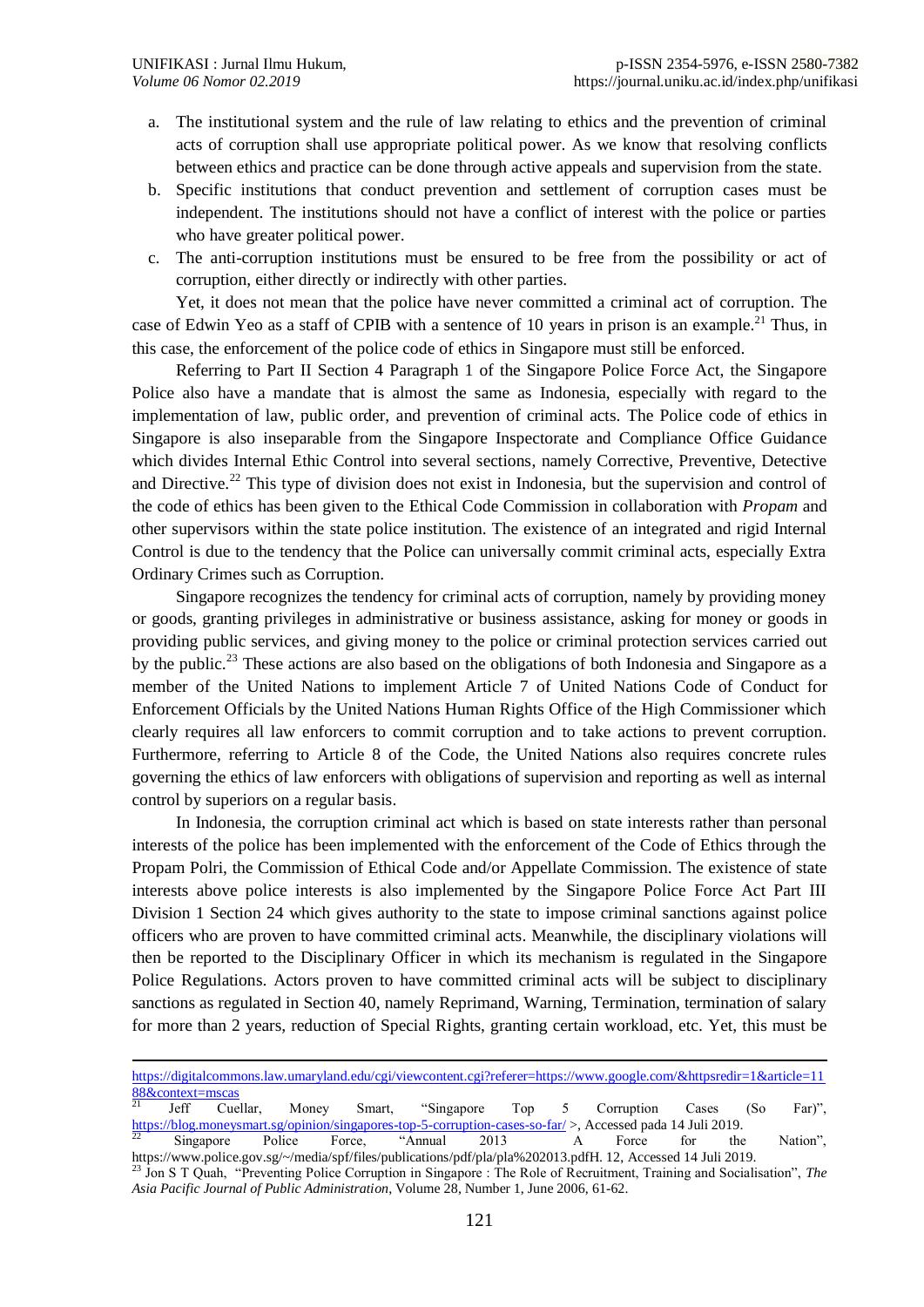proven by satisfied evidence based on Reasonable Evidence and Reasonable Opportunity for the Guilt.

In addition to the existence of state interests as outlined in the legislation, Indonesia has divided the state legal system and the judiciary authority into religious court, general court, military court and state administrative court. The division of the judiciary system automatically becomes a guideline for the State Police to determine the mechanism and authorized jurisdiction. Although the existence of the judiciary system has been clear, but it should be noted that in the event that the state financial losses occur when the police officer has performed a legal duty or position, the injured party can request compensation from the state through the Decision of State Administrative Court.

Then, what if the corruption is allegedly committed by members of the police while carrying out their duties? Hence, a coordination of the internal police is needed. Yet, this coordination should not interfere with investigations conducted by internal investigators or prosecutors investigators or Corruption Eradication Commission investigators. In this case, the violations committed by the police officers should be considered regardless of which court has the authority to examine them. Thus, what needs to be done by the Police Ethical Code Commission is to examine and determine what violations committed and what sanctions that will be imposed on the police officer. The more severe the violations committed by the police officers will also affect the recommendations that will be given as sanctions.

The implementation of criminal sanctions rather than ethical code is also regulated in Article 29 of Law No. 2 of 2002 and Law No. 46 of 2009 concerning Corruption Court stating that the Corruption Court has the authority to examine, try and decide criminal corruption cases regulated in other Laws as a criminal act of corruption. These two legislations do not describe explicitly or implicitly the opportunity for legal processing for officials and/or other parties having internal regulations. Thus, it can be concluded that the imposition of sanctions based on internal regulations is an autonomous act of each respective institution, but it should not interfere with the investigation process until the implementation of the Decision of Corruption Court.

The autonomous and separate granting of rights to process the code of ethics also relates to the principles of Institutionalized Organizations<sup>24</sup> which include emphasizing the existence of Regulations and Harmonization of organizational structure and behavior of the police, the implementation of the complexity of internal regulations, and special monitoring and evaluation to deal with violations. In addition, the implementation of sanctions of ethical code after criminal sanctions also occur because the state has given functions to police to help resolve corruption cases with an Integrated Criminal Justice System among the Police, Public Prosecutors, Corruption Eradication Commission, and Judges. This case may also underlie the coordination that must be carried out simultaneously by the Singapore police to coordinate with CIPB Officers, Police and Public Prosecutors in carrying out acts of corruption.

The implementation of Court Ethical Code and the implementation of Sanctions are based on the Decision of Corruption Court to prevent the arbitrariness of police as stated in Article 12 paragraph 1 of Government Regulation of the Republic of Indonesia No. 1 of 2003 concerning Dismissal of Members of the State Police of the Republic of Indonesia. The dismissal is the substance of a violation of the code of ethics by considering a court decision and authorized officials. The dismissal which is based on the Police Ethical Code is conducted at the Court of Commission of Ethical Code of the State Police of the Republic of Indonesia. As regulated in Government Regulation No. 3 of 2003 concerning Technical Implementation of General Court for Members of the State Police of the Republic of Indonesia, the processing stages of violations are:

<sup>1</sup> <sup>24</sup>John P. Crank, "Institutional Theory of Police : a review of the state of the art", *PIJPSM* Volume 2, Nomor 2, Tahun 2003, 187-188,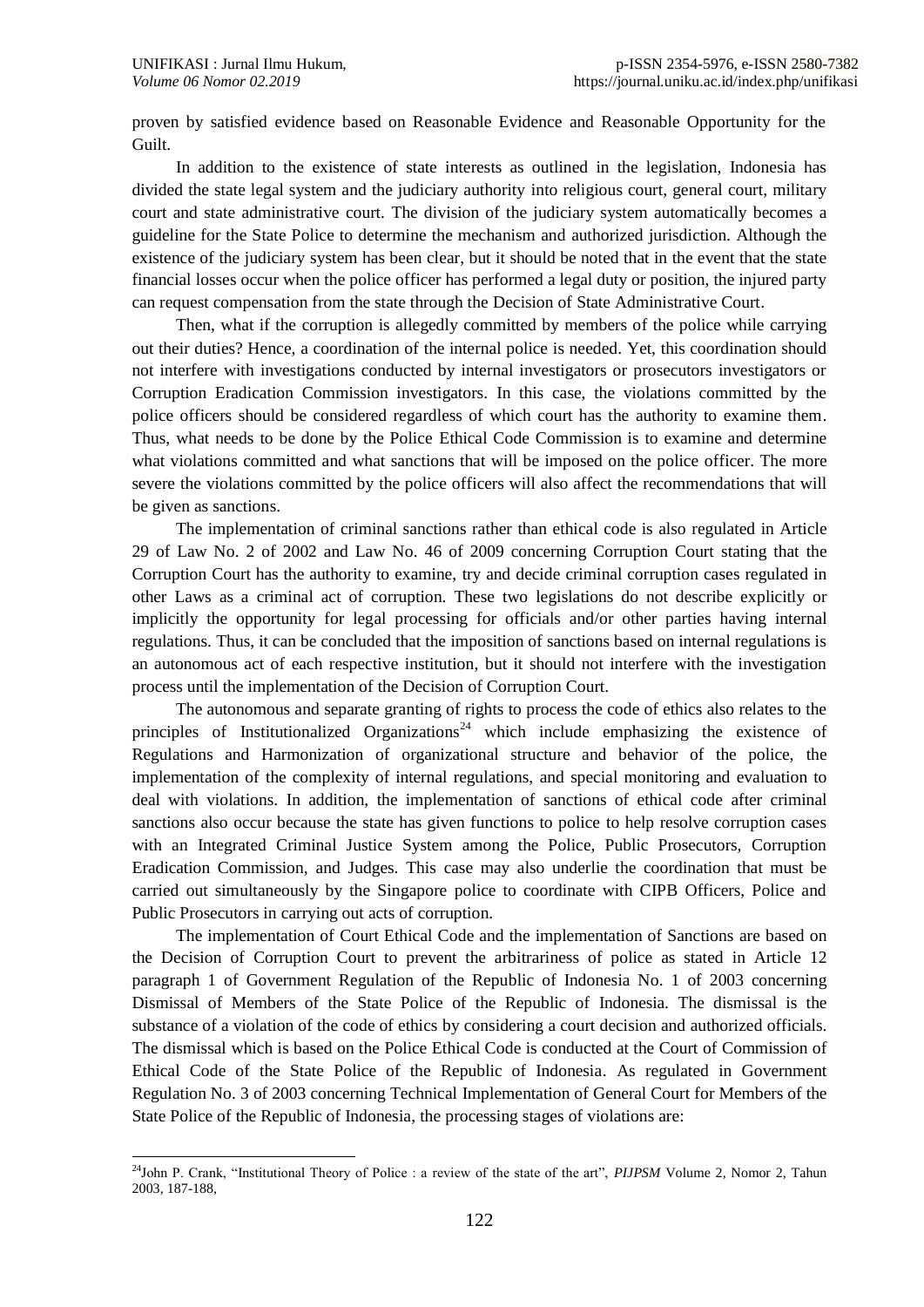- a. The violation will be examined by the Criminal Investigation Unit that has the function to examine every alleged crime committed by both the public and the police officers as stipulated in Regulation of Kapolri No. 19 of 2012 concerning Organizational Structure and Work Procedure of the Commission of Ethical Code of the State Police of the Republic of Indonesia. The examination stage is divided into several stages, namely receiving reports, examining witnesses and conducting introduction examinations, forming commission, appointing prosecutors, forming KKEP secretaries, conducting trial, and issuing decision of KKEP.
- b. The inspections until the investigation process will be monitored and coordinated with Propram. This inspection can be carried out even though the police officer suspected of committing a corruption has submitted his case to a district court. Thus, in this case, the collection of evidence will also be carried out with the assistance of Public Prosecutor's Office.
- c. Propam reports the investigation progress to the Commission of Ethical Code. In the event that Propam can prove the existence of a criminal act, Propam requests the the Commission of Ethical Code to process it with an ethics trial. Yet, in this case, there is an obligation to wait for the trial results from the district court.
- d. If the criminal act of corruption is proven and the decision provides criminal sanctions to members of the State Police of the Republic of Indonesia, then the sanction will be a dishonorably dismissal.

The imposition of ethical code sanctions on violation cases by members of the Singapore police through the Singapore Police Force Act is also applied in a similar method to Indonesia which is through Disciplinary Proceeding. Referring to Police Regulations Section 5, disciplinary proceeding will use the method of presenting and examining witness statements using cross examination method. Before examining witnesses through Disciplinary Proceeding, the Disciplinary Committee must also ensure that there are reports of suspected police offenders, as stipulated in Section 10, to further allow the legal process for criminal prosecution or civil action to be settled in accordance with applicable Singapore law.

The processing of corruption criminal act by suspected police offenders is regulated in the Singapore Prevention of Corruption Act as a special regulation alongside the Singapore Penal Code*.*  It is similar to Indonesia which regulates the specificity of regulations related to Corruption in the Prevention of Corrupt Act. Corrupt Practices Investigation Services (CPIB) Officers who are authorized to coordinate with the Singapore police and the Public Prosecutor will hand over cases of alleged criminal acts of corruption to the Civil Court with the Proceeding mechanism as regulated in the Rules of Court consisting of reading demands, answering questions, proving, and issuing decision by the Panel of Judges. The disciplinary proceeding will also present recommendations provided by Disciplinary Officers and a report to the Commanding Officer who will decide whether the violation committed by the police officer will have an impact on the dismissal of the police or there are other considerations that are sufficient to maintain the position of the police officer. The sanctions that can also be given, as regulated in Section 40 Paragraph 4, are in the form of imposition of fines and deductions of salary for a certain amount for a month.

### **CONCLUSION**

The conclusion of this legal research is that the Police Code of Ethics is administrative in nature and applies to the internal police department. Thus, if there is a legal violation committed by a police officer, he shall wait for the decision whether the case is settled in court or not. In the event that a police officer is proven to have committed a criminal act of corruption, the ethical punishment given is a recommendation to be dishonorably dismissed. This decision cannot be contested. The mechanism for implementing the code of ethics in Singapore is not much different from Indonesia,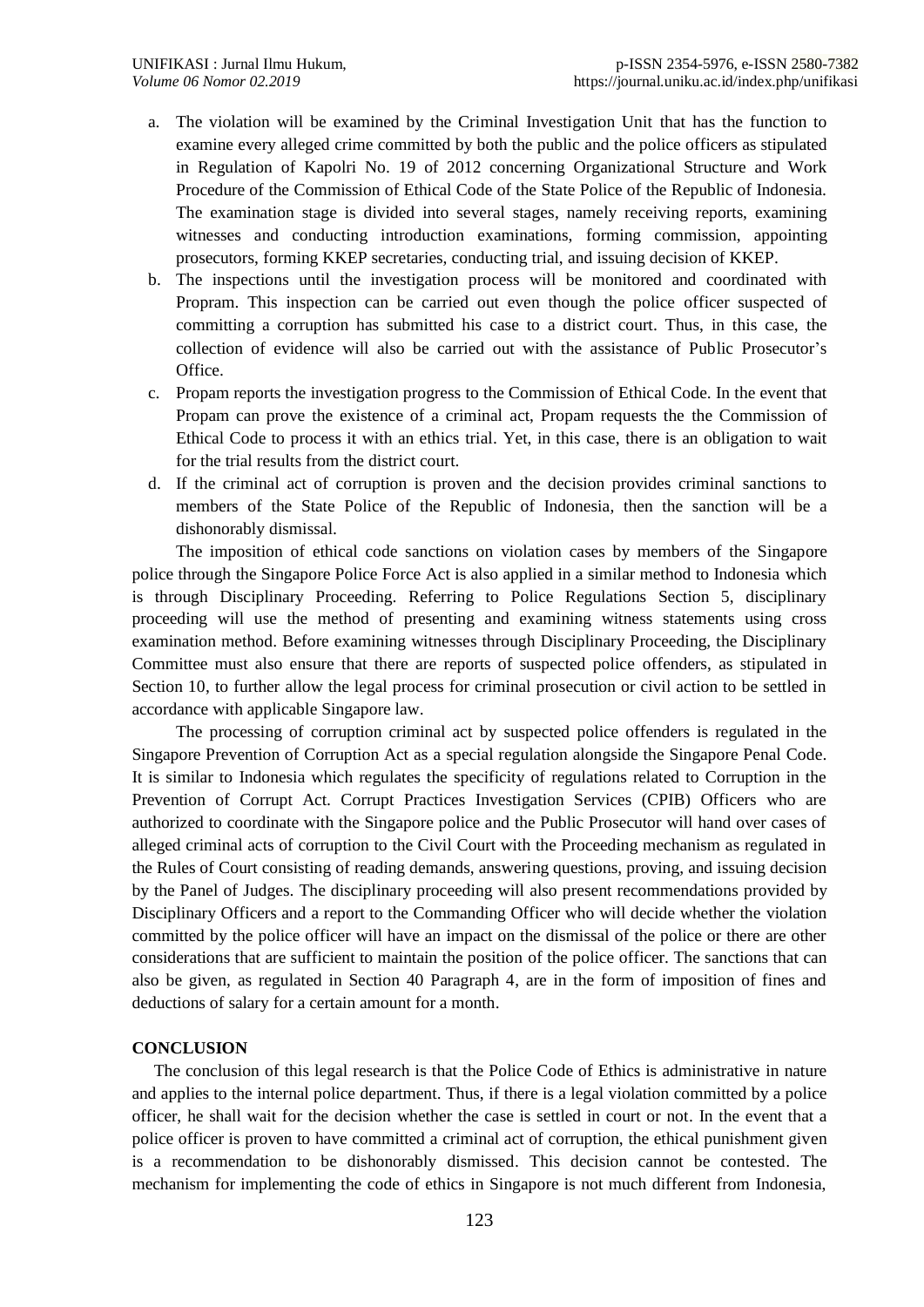namely by first waiting for the inkracht decision. The difference is that the implementation and supervision of the police code of ethics in Singapore is also a CPIB jurisdiction alongside the internal police itself.

#### **SUGGESTION**

Based on the description, the authors suggest that there is a need for socialization and legal action both internally and externally to implement a code of ethics and corruption law to foster respect and obedience to the Code of Ethics and regulations in order to prevent corruption.

#### **REFERENCES**

## **BOOKS**

Sadjijono, 2009, *Etika Profesi Hukum Suatu Telaah Filosofis terhadap Konsep dan Implementasi Kode Etik Profesi POLRI,* Laksbang Mediatama, Yogyakarta.

Sadjijono, 2014, *Hukum Kepolisian Kemandirian, Profesionalisme dan Reformasi POLRI*, Laksbang Grafika, Surabaya.

Frans Magnis Suseno, *Etika Abad ke-20*, Kanisius, Yogyakarta, 2006

### **JOURNALS**

- Ahmad Yani. Sistem Pemerintahan Indonesia : Pendekatan Teori dan Praktik Konstitusi Undang Undang Dasar 1945. *Jurnal Legislasi Indonesia*, Volume 15, Nomor 2, Juli 2018.
- Azies Bauw. Penegakan Kode Etik Kepolisian Terhadap Pelanggaran yang dilakukan Anggota Polisi (Studi kasus di Kepolisian Daerah Jayapura). *Jurnal Legal Pluralism*, Volume 5, Nomor 1, Januari 2015.
- Johan Prinsloo and Brian Kingshott. Ethic in Policing, Jurnal *Phronimon*, Volume 5, Number 1, Year 2004.
- John P. Crank. Institutional Theory of Police : A Review of the State of the Art", *PIJPSM* Volume 2, Nomor 2, Tahun 2003.
- Jon S T Quah. Preventing Police Corruption in Singapore : The Role of Recruitment, Training and Socialisation. *The Asia Pacific Journal of Public Administration*, Volume 28, Number 1, June 2006.
- Krisna Monita Sari. Penegakan Hukum terhadap Anggota Polri yang Melakukan Tindak Pidana Narkoba". *Logika : Journal of Multidisciplinary Studies*, ISSN 2085-9970. Vol. 10 Nomor 01 Juni 2019. 51-59.
- Lundu Harapan Situmorang. Fungsi Kode Etik Kepolisian dalam Mencegah Penyalahgunaan Wewenang sebagai Aparat Penegak Hukum", *Jurnal Serviens in Lumine Veritatis*. Tahun 2016. https://core.ac.uk/download/pdf/84788913.pdf
- Nestiti Aroma, Untung Srim dan Amiek, "Pelaksanaan Tugas dan Wewenang Komisi Kode Etik Kepolisian Republik Indonesia (Studi Kasus pada Kepolisian Daerah Jawa Tengah)", *Dipenogoro Law Journal*, Volume 5, Nomor 3, Tahun 2016.
- Nia Dian Widiyani, "Penanganan Terhadap Polisi yang melanggar Kode Etik Profesi Kepolisian (Studi di Polisi Resort Malang)", Jurnal Hukum Universitas Brawijaya, Mei 2014.
- Rohman dan Marlina, "Analisis Yuridis terhadap Polri dalam melakukan Pelanggaran Kode Etik (Studi di SPN Sampali Medan)", *Jurnal Mercantoria*, Volume 11 Nomor 2, Desember 2018.
- Son Haji, Gunarto dan Widayati, "Implementasi Kewenangan Direksi Kepolisian Dalam Penanganan Tindak Pidana di Polres Demak Jawa Tengah", *Jurnal Hukum Khaira Ummah*, Volume 13, Nomor 1, Maret 2018.